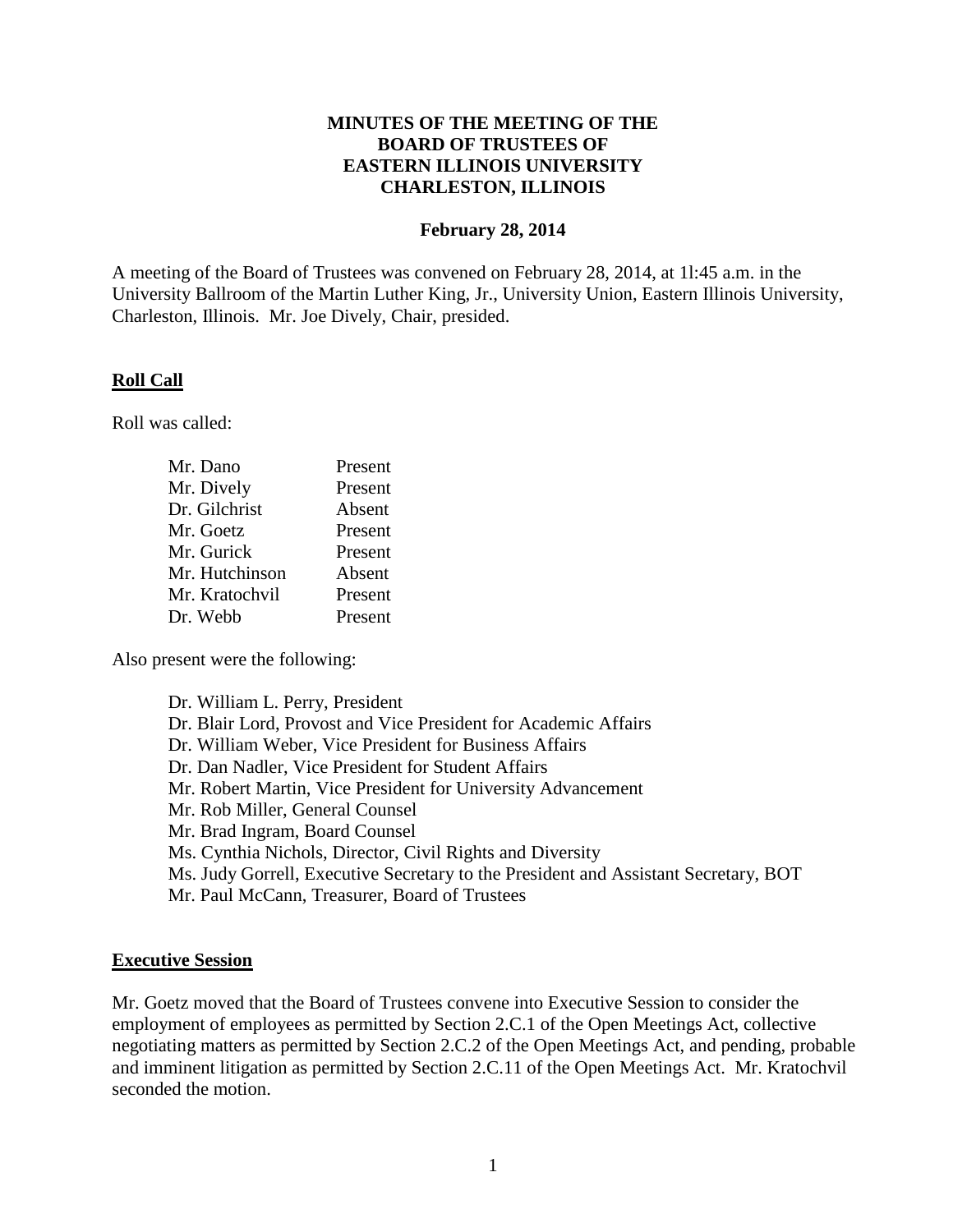Roll was called and the vote was as follows:

| Mr. Dano       | Yes    |
|----------------|--------|
| Mr. Goetz      | Yes    |
| Mr. Gurick     | Absent |
| Mr. Kratochvil | Yes    |
| Dr. Webb       | Yes    |
| Mr. Dively     | Yes    |

Motion carried.

Mr. Goetz moved to return to Open Session. Mr. Kratochvil seconded the motion.

Roll was called and the vote was as follows:

| Yes |
|-----|
| Yes |
| Yes |
| Yes |
| Yes |
| Yes |
|     |

Motion carried.

### **Information Items**

### **Report from Board Chair**

Mr. Dively combined the Board Chair report and the report from the Executive Planning Committee meeting.

### **Committee Reports**

Executive/Planning Committee – Mr. Dively reported that the committee received information on several topics: Program Analysis, Security Master Plan, an Admissions update, and the Association of Governing Boards Conference. Dr. Weber reported that the program analysis process is on-going. Currently, the Council on University Planning and Budget (CUPB) is divided into three subcommittees and each subcommittee is scheduled to meet at least twice monthly to review the program analysis templates prepared by all departments on campus. The Board received information on the Security Master Plan (SMP). The SMP will be used as a guide as EIU continues to enhance the preventative security and safety measures on campus. Mr. Lou Hencken provided an Admissions update, outlining some of the opportunities and challenges ahead. There was a brief mention of the Association of Governing Boards Conference scheduled for mid-April.

Board Relations Committee – Mr. Martin provided updates for Alumni Services, Development, and the Foundation. Guests Brad Green and Lisa Denison Rives gave a presentation on Crowd Funding. It will be a fun summer of alumni events, with Legacy weekend coming soon. Mr. Martin informed the committee that the search for the Executive Director of the EIU Foundation is ongoing.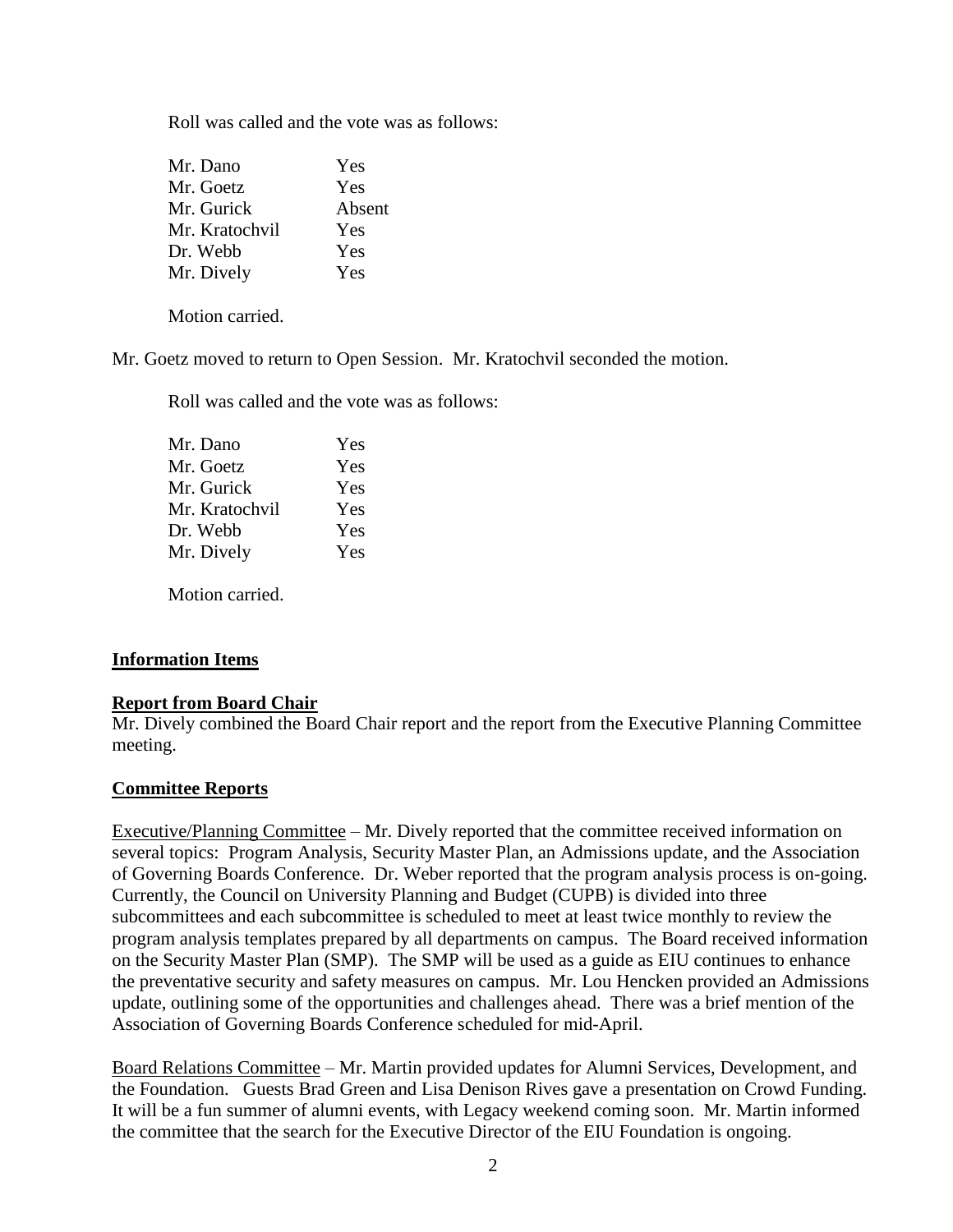Finance/Audit Committee – President Perry and others traveled to Springfield earlier this week to testify before the Legislative Audit Commission. The Committee received a report on the Preliminary Audit for FY13. All of the recommendations are minor; there are no major findings. Dr. Nadler reviewed the readjustment of mandatory student fees for FY15. Some of the fees are being increased and some are being decreased, but the net increase of fees is zero. The Board will be asked to approve that readjustment of student fees at the meeting this afternoon.

### Board Regulations – No report.

Academic and Student Affairs Committee – The Committee reviewed several items. Dr. Nadler reviewed the readjustment of mandatory student fees for FY15. Some of the fees are being increased and some are being decreased, but the net increase of fees is zero. The readjustment of student fees will be presented to the Board this afternoon as an action item. Dr. Lord distributed a handout about the Strategic Enrollment Report and Dr. Herrington-Perry led the discussion about the report. Dr. Lord shared with the committee that all ROTC programs in the country are being reviewed, and the Board will be kept apprised of that review as information becomes available. Dr. Lord reported on correspondence from the head of the American Indian Association of Illinois, asking EIU to continue offering courses in Chicago for a very small number of students. And finally, Dr. Lord reported that the search for the Admissions Director is on-going.

#### **Action Items**

1. Mr. Kratochvil moved to approve the minutes of the Board Meeting on November 15, 2013. Mr. Dano seconded the motion.

Roll was called and the vote was as follows:

| Mr. Dano       | Yes |
|----------------|-----|
| Mr. Goetz      | Yes |
| Mr. Gurick     | Yes |
| Mr. Kratochvil | Yes |
| Dr. Webb       | Yes |
| Mr. Dively     | Yes |

Motion carried.

2. Mr. Dano moved to approve the readjustment of FY15 (Fall 2015, Spring 2015, and Summer 2015) mandatory student fees (per semester hours). Mr. Gurick seconded the motion.

|                                   | Present | Proposed | Readjusted |
|-----------------------------------|---------|----------|------------|
| <b>Textbook Rental Service</b>    | \$9.95  | \$9.75   | $-$ \$ .20 |
| <b>Shuttle Bus</b>                | .91     | .86      | $-$ \$ .05 |
| Campus Improvement                | \$22.00 | \$16.25  | $-$ \$5.75 |
| Grant-in-Aid                      | \$13.15 | \$15.15  | \$2.00     |
| <b>Student Activity (General)</b> | \$2.22  | \$2.77   | .55        |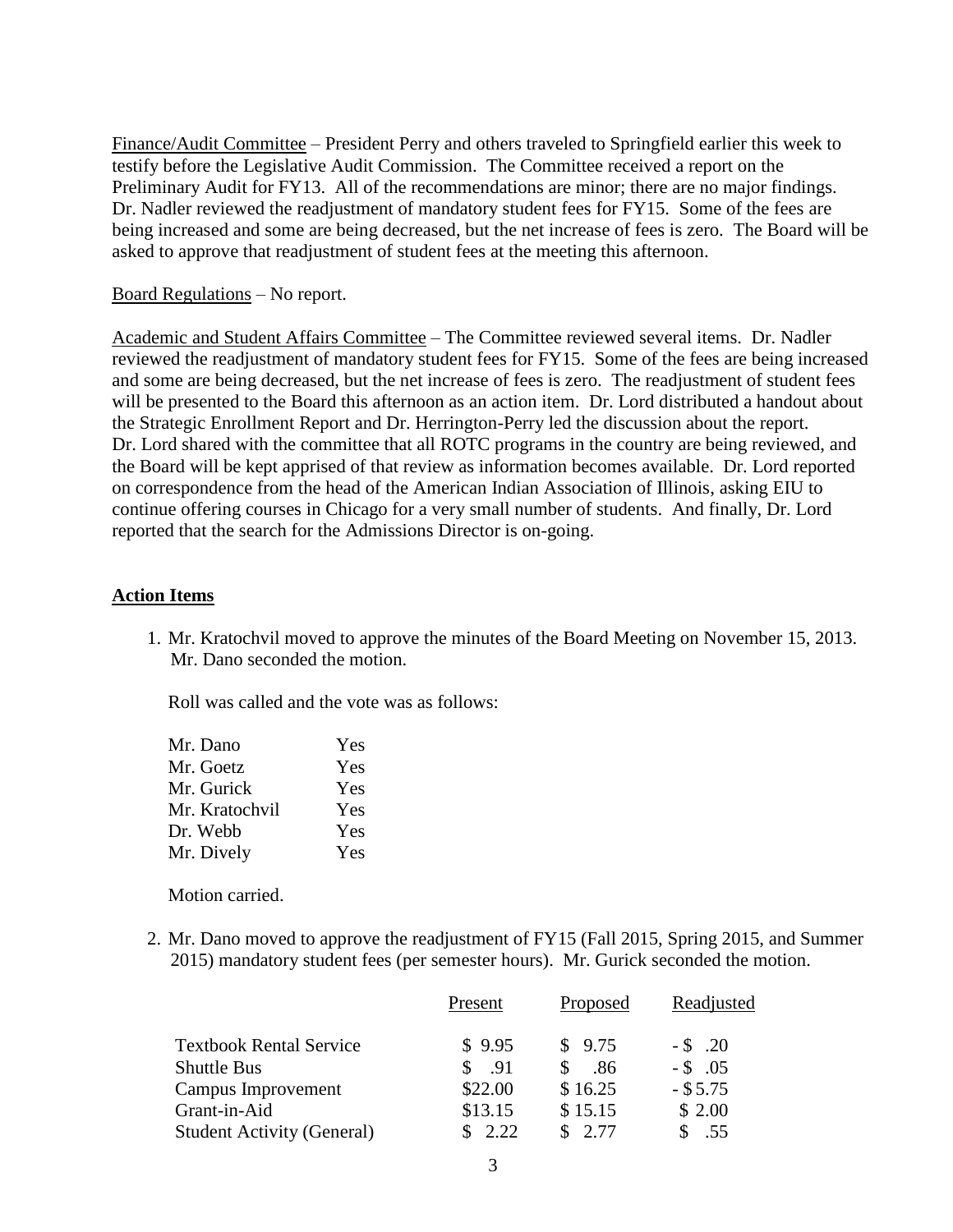| <b>Student Publications</b>              | \$ .37        | $\mathcal{S}$ | - 67    | \$ .30           |
|------------------------------------------|---------------|---------------|---------|------------------|
| Concert                                  | $\frac{1}{2}$ |               | \$ 57   | $\frac{\$}{.15}$ |
| Martin Luther King, Jr. Union Operations | \$6.67        |               | \$ 8.17 | \$1.50           |
| Lantz-O'Brien Operations                 | \$4.00        |               | \$5.50  | \$1.50           |

Roll was called and the vote was as follows:

| Mr. Dano       | Yes |
|----------------|-----|
| Mr. Goetz      | Yes |
| Mr. Gurick     | Yes |
| Mr. Kratochvil | Yes |
| Dr. Webb       | Yes |
| Mr. Dively     | Yes |
|                |     |

Motion carried.

3. Mr. Kratochvil moved to approve the contract renewal and successor agreement for Painters District Council #58. Dr. Webb seconded the motion. The agreement is effective May 1, 2013, through April 30, 2016. There are approximately 18 employees in the bargaining unit, and the employees will receive a one percent (1%) lump sum payment each year of the agreement. The lump sum payment will not be added to the base salary of the employee. The estimated cost of the agreement: effective May 1, 2013 -- \$11,934.00; effective May 1, 2014 -- \$11,934.00, and effective May 1, 2015 -- \$11,934.00.

Roll was called and the vote was as follows:

| Mr. Dano       | Yes |
|----------------|-----|
| Mr. Goetz      | Yes |
| Mr. Gurick     | Yes |
| Mr. Kratochvil | Yes |
| Dr. Webb       | Yes |
| Mr. Dively     | Yes |
|                |     |

Motion carried.

4. Mr. Dano moved to approve the contract renewal and successor agreement for Teamsters Local #26. Mr. Kratochvil seconded the motion. The agreement is effective July 1, 2013 through June 30, 2016. There are approximately 19 employees in the bargaining unit, and the employees will receive a one percent (1%) across-the-board wage increase effective July 1, 2013, and July 1, 2014. The estimated cost of the agreement: effective July 1, 2013 – \$7,566.00; effective July 1, 2014 -- \$7,800.00, and effective July 1, 2015 – wage opener.

Roll was called and the vote was as follows:

| Mr. Dano   | <b>Yes</b> |
|------------|------------|
| Mr. Goetz  | Yes        |
| Mr. Gurick | Yes        |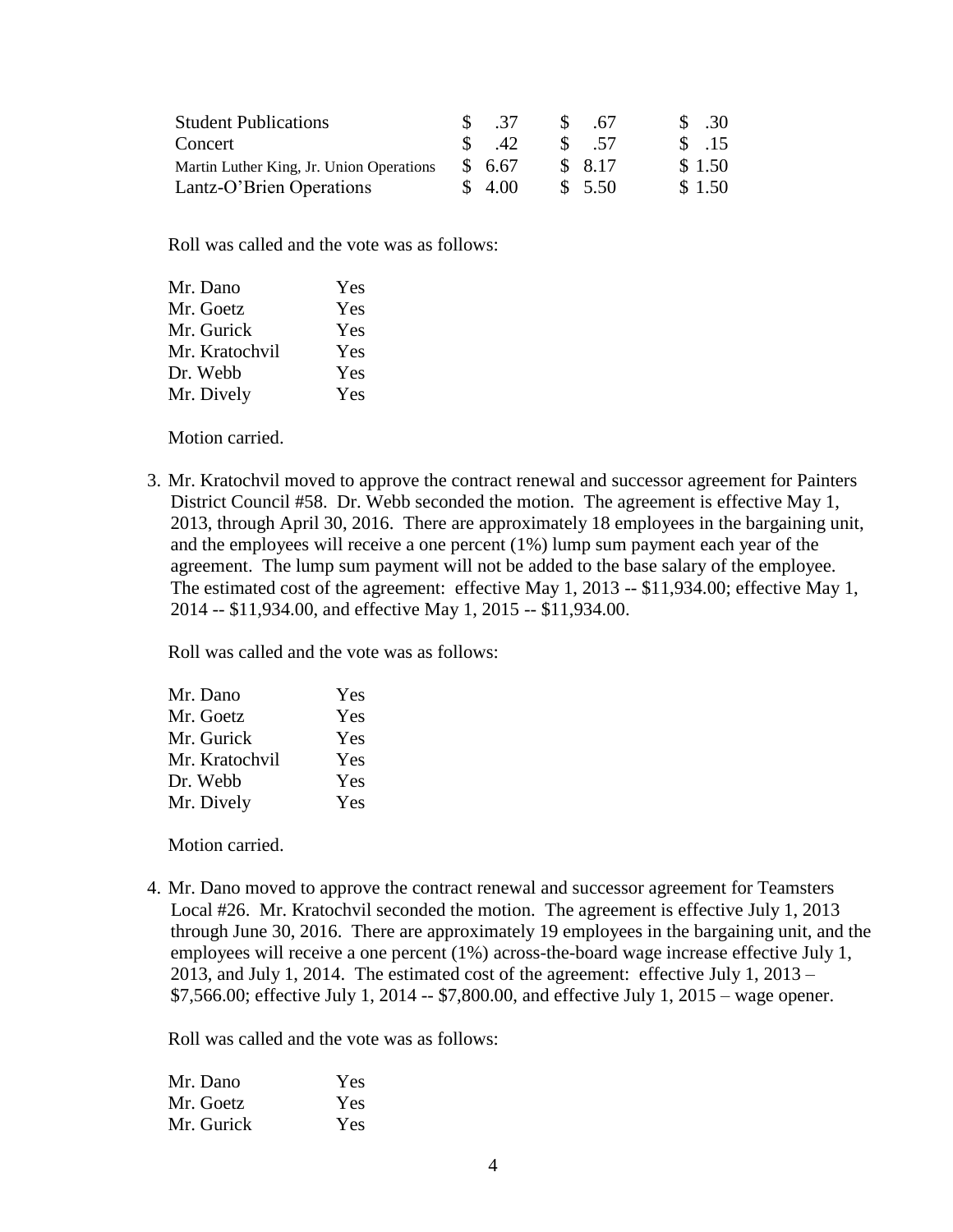| Mr. Kratochvil | Yes |
|----------------|-----|
| Dr. Webb       | Yes |
| Mr. Dively     | Yes |

Motion carried.

5. Mr. Kratochvil moved to approve the contract renewal and successor agreement for Plumbers & Pipefitters Local #149. Mr. Dano seconded the motion. The agreement is effective June 1, 2013, through May 31, 2017. There are approximately 25 employees in the bargaining unit, and members currently receive prevailing rates as certified by the Department of Labor for Plumbers/Pipefitters in Coles County. There is no additional cost.

Roll was called and the vote was as follows:

| Mr. Dano       | Yes |
|----------------|-----|
| Mr. Goetz      | Yes |
| Mr. Gurick     | Yes |
| Mr. Kratochvil | Yes |
| Dr. Webb       | Yes |
| Mr. Dively     | Yes |
|                |     |

Motion carried.

6. Mr. Dano moved to approve the naming of the Idea Incubator Room in the CENCERE Building in Recognition of the Charleston Area Charitable Foundation. Mr. Goetz seconded the motion.

Roll was called and the vote was as follows:

| Mr. Dano       | Yes |
|----------------|-----|
| Mr. Goetz      | Yes |
| Mr. Gurick     | Yes |
| Mr. Kratochvil | Yes |
| Dr. Webb       | Yes |
| Mr. Dively     | Yes |

Motion carried.

7. Mr. Kratochvil moved to authorize President Perry to offer a five-year contract for the period January 11, 2014 to December 31, 2018 to Kim Dameron, Head Football Coach. Mr. Goetz seconded the motion.

Roll was called and the vote was as follows:

| Mr. Dano       | Yes |
|----------------|-----|
| Mr. Goetz      | Yes |
| Mr. Gurick     | Yes |
| Mr. Kratochvil | Yes |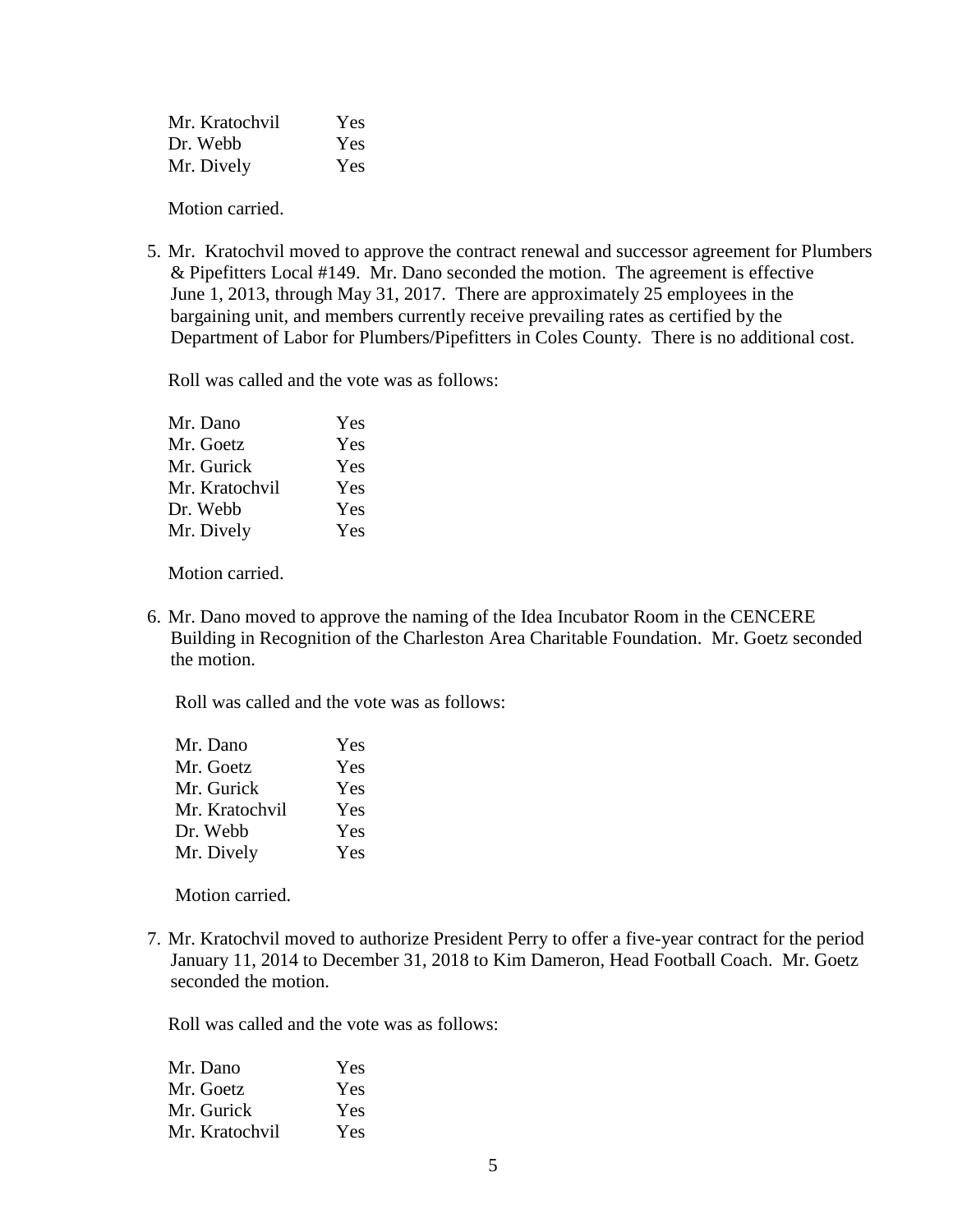Dr. Webb Yes Mr. Dively Yes

Motion carried.

# **Information Items (continued)**

### **President's Report**

Dr. Bonnie Irwin, Dean of the College of Arts and Humanities, introduced Mr. Jeff Boshart, of the Art Department, who was named the 2013 CASE Professor of the Year for the State of Illinois. Criteria for nomination included extraordinary dedication to undergraduate teaching, impact on and involvement with undergraduate students; scholarly approach to teaching and learning; contribution to undergraduate education in the institution, community and profession; and support from colleagues and former undergraduate students.

Mr. Boshart spoke briefly, and reminded the audience that what he enjoys the most is teaching. In his words, it is not about winning, but about a career spanning 26 years. Over the years, he has appreciated the encouragement of several administrations. EIU has a commitment to enable students by mentoring them, focusing on education.

Dr. Jeffrey Stowell and Dr. Robert Augustine, co-chairs of the North Central Association (NCA) of Colleges and Schools, provided an update of the NCA Self-Study 2014. Information was given to the Board, which spoke to the value of accreditation and listed ways faculty, staff, and students could participate in the process. The self-study has five criteria: Mission; Integrity – Ethical  $\&$ Responsible Conduct; Teaching & Learning – Quality, Resources, & Support; Teaching & Learning – Evaluation & Improvement; and Resources – Planning, & Institutional Effectiveness. According to the timetable, the self-study will be submitted to the Higher Learning Commission this summer, and the site visit is scheduled for October 20-22, 2014.

### **Report from Constituencies**

Faculty Senate – Dr. Grant Sterling, chair of the Faculty Senate, addressed the Board with comments about the program analysis process. Dr. Sterling presented his opinions regarding the administrative structure of the university and faculty staffing levels at EIU. Finally, Dr. Sterling reiterated his support for President Perry's statements regarding the university mission and its importance to the program analysis process.

### Staff Senate – No report

Student Government – Ms. Kaylia Eskew, Student Body President, gave a brief overview of recent Student Government events and projects. Ms. Eskew provided senate updates on the Sheriff debate, midterm mania, student fee reviews, and Bleed Blue Spirit event. She also provided executive updates on Panther Palooza, Pancakes with Perry, Student Deans/Distinguished Professor award, Student Action Team, partnering with Lake Land, Student Supreme Court, budgets, and outreach. Ms. Eskew also reported on the highly successful open house with the new opening structure.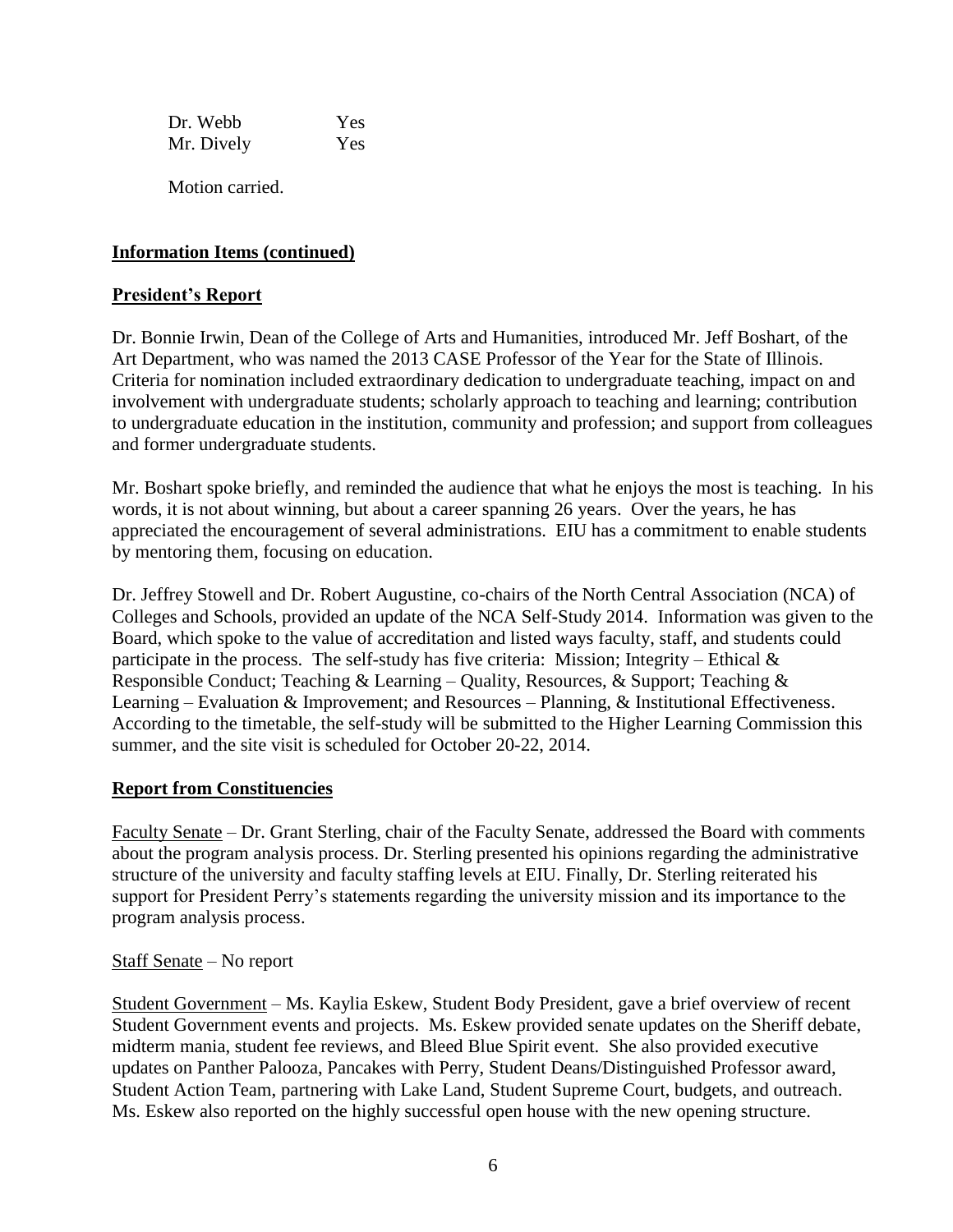## **Report from the EIU Annuitants Association**

Dr. Jill Nilsen, President of the EIU Annuitants Association, provided a brief report to the Board. The EIUAA currently has 720 members, meets at least four times a year, and publishes a newsletter that is sent to members and EIU employees regularly. In the past year, the Annuitants Association revised its constitution, and formalized its committee structure. This has led to more members actively working on behalf of the organization. The EIUAA was much more politically active over the past year, tracking several pieces of legislation that had the potential to negatively impact pension benefits of annuitants. In November, EIUAA partnered with the EIU Benefits Office, Rep. Halbrook, and Central Management Services to host two well-attended informational sessions regarding changes to health insurance.

# **Financial Aid Programs Report**

Seventy-eight percent of Eastern's student body received some type of financial assistance in FY 2013 in the form of loans, scholarships, grants, tuition waivers and/or employment from various federal, state and university programs. Financial aid in FY 2013 totaled \$126,663,133 at Eastern; 65 percent came from federal sources, 10 percent from the State, 17 percent from institutional sources and 8 percent from other sources.

### **Summary of Purchases \$100,000 - \$249,999**

| <b>Vendor</b>                             | <b>Type of Purchase</b>                                                   | <b>Bids</b> | Amount       |
|-------------------------------------------|---------------------------------------------------------------------------|-------------|--------------|
| $CDW-G$<br>Vernon Hills, IL               | Cisco Networking Equipment                                                | (a)         | \$144,542.80 |
| Paetec Software Corporation<br>Victor, NY | <b>Upgrade to our current Pinnacle</b><br>communication management system | (b)         | \$207,167.00 |
| <b>IPHEC</b><br>(a)<br>(b) Sole Source    |                                                                           |             |              |

### **FY 2014 Deposit and Investment Report**

For the quarter ending December 31, 2013: Operating Funds Investment Performance – The University had an average daily investment balance of \$61,991,741.39 and a net average daily balance of \$56,418,540.32. The annualized average yield was .03 percent. Endowment Funds Investment Performance – The Portfolio Market Value as of December 31, 2013 was \$645,601.81, which was a 5.08 percent return on investments for the quarter.

### **University Highlights**

President Perry brought a couple of items to the attention of the Trustees: 1) Eastern received a \$3.68 million gift from the estate of Paul L. Ward, a former professor of educational psychology at EIU, to provide scholarships for students majoring in counseling student development; and 2) Mr. Michael King received an Outstanding Graduate Student Award for the State of Illinois at GLACUHO (Great Lakes Association of College and University Housing Officers). Each state